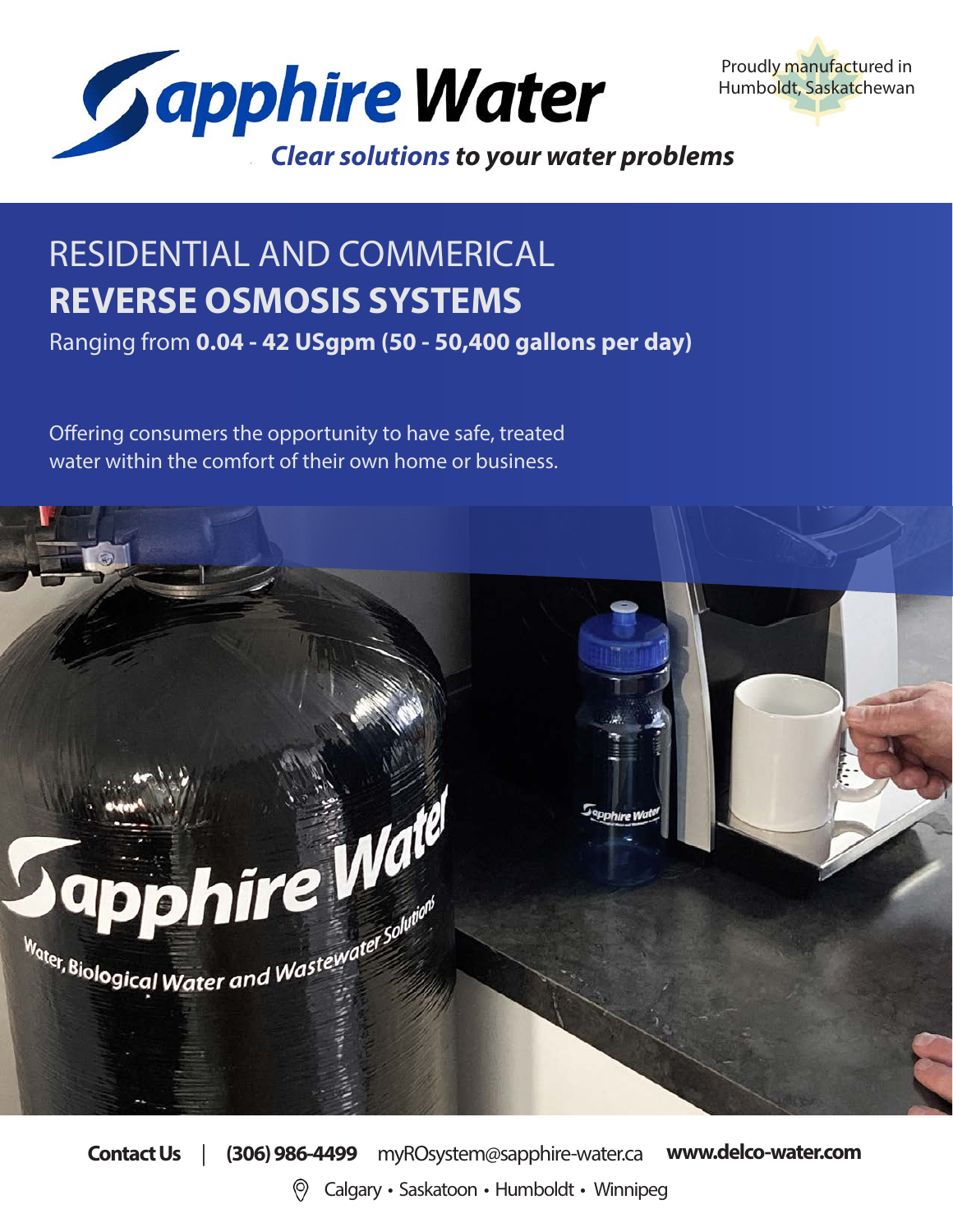| <b>Membrane</b><br><b>Quantity</b> | <b>Permeate</b><br><b>Flow Range</b> | Min/Max<br><b>Operating Pressure</b> | <b>Recovery</b> | <b>Dimensions</b><br>Height   Width   Depth  | <b>Shipping</b><br>Weight    |
|------------------------------------|--------------------------------------|--------------------------------------|-----------------|----------------------------------------------|------------------------------|
|                                    | $0.59 - 0.88$<br>USGPM               | 30 - 170 psi                         | 50%             | Inches: 60   28   24<br>Mm: 1524   711   610 | 175 lbs<br>$(79 \text{ kg})$ |

### **STANDARD OFFERINGS**

#### On-Skid Mechanical Equipment:

- o Low Energy High Recovery Reverse Osmosis Membranes
- o Membrane Diameter: 4 in
- o Frame: Carbon steel
- o Permeate and Concentrate Tubing and Hose
- o Concentrate Recirculation
- o Pre-Filter Housing and Cartridges
- o Stainless Steel Membrane Vessels
- o Stainless Steel Valving, Tubing and Fittings
- o On-Skid Booster Pump
- o Raw and Permeate Pressure Switches
- o Concentrate, Permeate, and Recycle Flow Gauges
- o Concentrate, Permeate, and Recycle Pressure Gauges

#### On-Skid Electrical Equipment:

- o Microprocessor Controller
- o 240V, Single Phase Power
	- *\* Electrical connections provided by others*

#### Chemical Equipment:

- o Anti-Scalant Dosing Pump and Integrated Tank
	- *\* Shipped loose*

#### Installation Requirements:

- o **Feed Pressure Supply Range:** 20-40 psi
- o **Inlet Connection:** 3/4" NPT
- o **Permeate:** 3/4" NPT
- o **Concentrate:** 3/4" NPT
- o **Inlet Piping:** PVC
- o **Electrical Connections (**240V, 20Amp, Single Phase)
	- Permeate Flush
	- Re-pressurization System
	- Granular Activated Carbon (GAC)
	- 3 Phase Power
	- pH Adjustment Chemical System
	- Disinfectant Chemical System
	- Corrosion Inhibitor Chemical System
	- Custom Membranes

### **Water Quality Recommendations**

TDS Maximum: 3000 mg/L Chloride Maximum: 500 mg/L



*\* Expected operating pressures and flow set points can be shared if lab water quality is provided. Predicted system flow rate is based on membrane manufacturer specifications and nominal conditions. Membrane production varies with water quality, operating pressure, temperature, pH, and recovery. Anti-scalant chemical injection required.* 

### **ADDITIONAL ENHANCEMENTS**

- Fiberglass Membrane Housing
- Permeate TDS and Conductivity
- Spare Set of Membranes
- Spare Cartridges
- System Set Points\*
- On-Site Commissioning and Training
- CSA Certification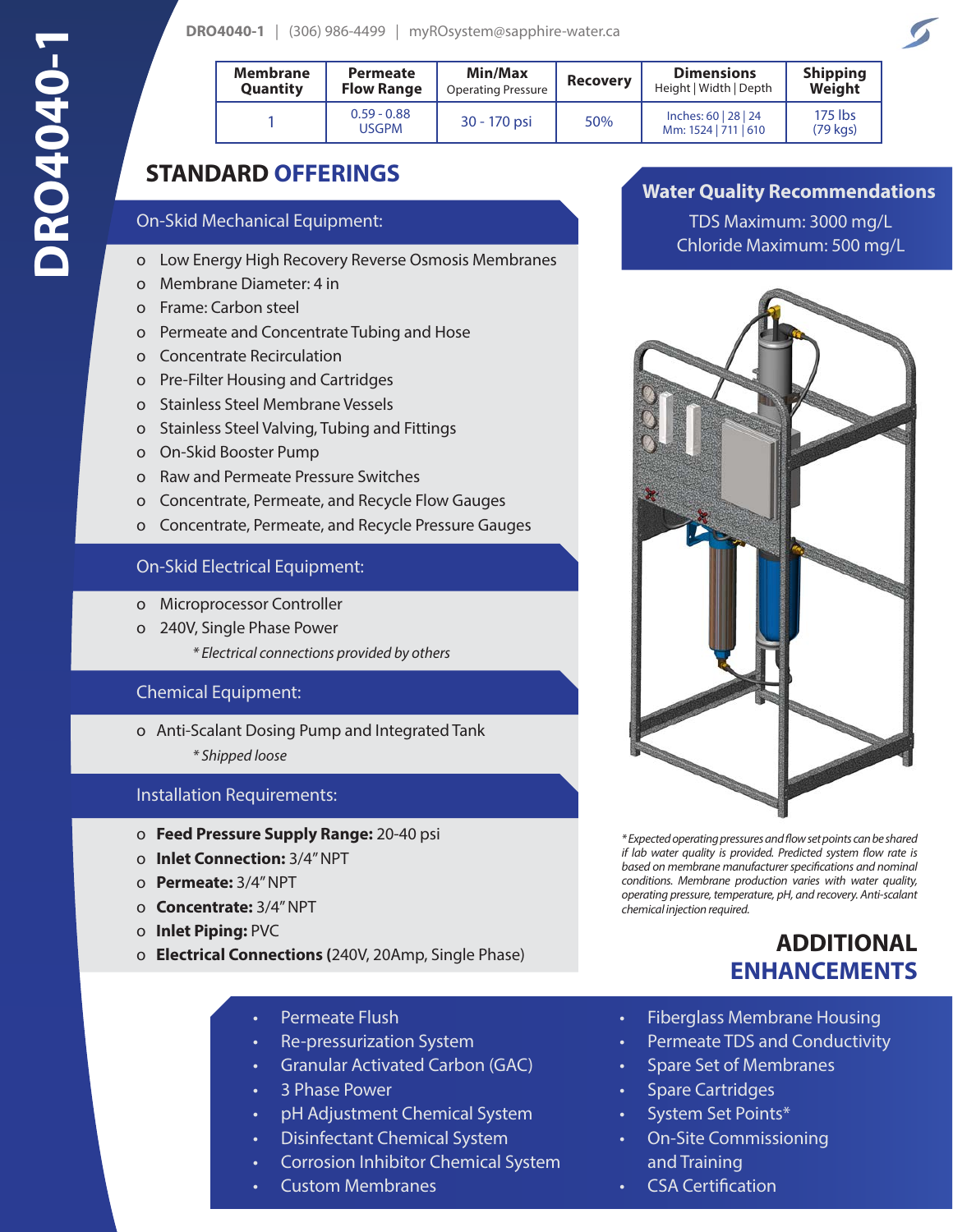| <b>Membrane</b> | Permeate                      | <b>Min/Max</b>            | <b>Recovery</b> | <b>Dimensions</b>                            | <b>Shipping</b>       |
|-----------------|-------------------------------|---------------------------|-----------------|----------------------------------------------|-----------------------|
| <b>Quantity</b> | <b>Flow Range</b>             | <b>Operating Pressure</b> |                 | Height   Width   Depth                       | Weight                |
|                 | $1.18 - 1.77$<br><b>USGPM</b> | 30 - 170 psi              | 50%             | Inches: 60   28   24<br>Mm: 1524   711   610 | 200 lbs<br>$(91$ kgs) |

**Water Quality Recommendations** TDS Maximum: 3000 mg/L Chloride Maximum: 500 mg/L



*\* Expected operating pressures and flow set points can be shared if lab water quality is provided. Predicted system flow rate is based on membrane manufacturer specifications and nominal conditions. Membrane production varies with water quality, operating pressure, temperature, pH, and recovery. Anti-scalant chemical injection required.* 

### **ADDITIONAL ENHANCEMENTS**

- Permeate Flush
- Re-pressurization System
- Granular Activated Carbon (GAC)
- 3 Phase Power
- pH Adjustment Chemical System
- Disinfectant Chemical System
- Corrosion Inhibitor Chemical System
- Custom Membranes

## **STANDARD OFFERINGS**

### On-Skid Mechanical Equipment:

- o Low Energy High Recovery Reverse Osmosis Membranes
- o Membrane Diameter: 4 in
- o Frame: Carbon steel
- o Permeate and Concentrate Tubing and Hose
- o Concentrate Recirculation
- o Pre-Filter Housing and Cartridges
- o Stainless Steel Membrane Vessels
- o Stainless Steel Valving, Tubing and Fittings
- o On-Skid Booster Pump
- o Raw and Permeate Pressure Switches
- o Concentrate, Permeate, and Recycle Flow Gauges
- o Concentrate, Permeate, and Recycle Pressure Gauges

### On-Skid Electrical Equipment:

- o Microprocessor Controller
- o 240V, Single Phase Power
	- *\* Electrical connections provided by others*

### Chemical Equipment:

o Anti-Scalant Dosing Pump and Integrated Tank

*\* Shipped loose*

### Installation Requirements:

- o **Feed Pressure Supply Range:** 20-40 psi
- o **Inlet Connection:** 3/4" NPT
- o **Permeate:** 3/4" NPT
- o **Concentrate:** 3/4" NPT
- o **Inlet Piping:** PVC
- o **Electrical Connections (**240V, 20Amp, Single Phase)
- Fiberglass Membrane Housing
- Permeate TDS and Conductivity
- Spare Set of Membranes
- Spare Cartridges
- System Set Points\*
- On-Site Commissioning and Training
- CSA Certification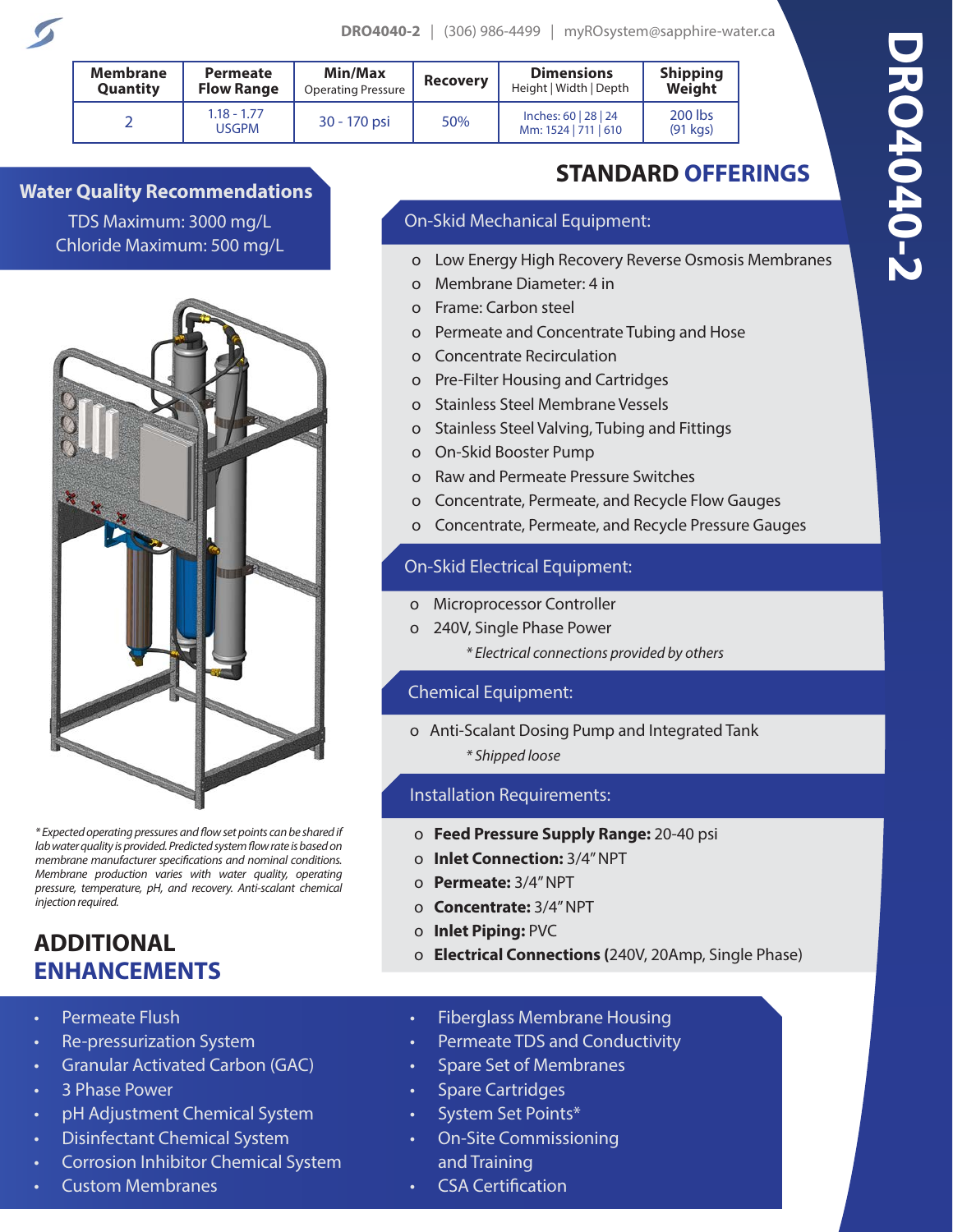|  |  | DRO4040-3   (306) 986-4499   myROsystem@sapphire-water.ca |
|--|--|-----------------------------------------------------------|
|--|--|-----------------------------------------------------------|

| <b>Membrane</b><br><b>Quantity</b> | <b>Permeate</b><br><b>Flow Range</b> | <b>Min/Max</b><br><b>Operating Pressure</b> | <b>Recovery</b> | <b>Dimensions</b><br>Height   Width   Depth  | <b>Shipping</b><br>Weight     |
|------------------------------------|--------------------------------------|---------------------------------------------|-----------------|----------------------------------------------|-------------------------------|
|                                    | $1.77 - 2.65$<br><b>USGPM</b>        | 30 - 170 psi                                | 50%             | Inches: 60   28   24<br>Mm: 1524   711   610 | 225 lbs<br>$(102 \text{ kg})$ |

### **STANDARD OFFERINGS**

#### On-Skid Mechanical Equipment:

- o Low Energy High Recovery Reverse Osmosis Membranes
- o Membrane Diameter: 4 in
- o Frame: Carbon steel
- o Permeate and Concentrate Tubing and Hose
- o Concentrate Recirculation
- o Pre-Filter Housing and Cartridges
- o Stainless Steel Membrane Vessels
- o Stainless Steel Valving, Tubing and Fittings
- o On-Skid Booster Pump
- o Raw and Permeate Pressure Switches
- o Concentrate, Permeate, and Recycle Flow Gauges
- o Concentrate, Permeate, and Recycle Pressure Gauges

#### On-Skid Electrical Equipment:

- o Microprocessor Controller
- o 240V, Single Phase Power
	- *\* Electrical connections provided by others*

### Chemical Equipment:

- o Anti-Scalant Dosing Pump and Integrated Tank
	- *\* Shipped loose*

### Installation Requirements:

- o **Feed Pressure Supply Range:** 20-40 psi
- o **Inlet Connection:** 3/4" NPT
- o **Permeate:** 3/4" NPT
- o **Concentrate:** 3/4" NPT
- o **Inlet Piping:** PVC
- o **Electrical Connections (**240V, 20Amp, Single Phase)
	- Permeate Flush
	- Re-pressurization System
	- Granular Activated Carbon (GAC)
	- 3 Phase Power
	- pH Adjustment Chemical System
	- Disinfectant Chemical System
	- Corrosion Inhibitor Chemical System
	- Custom Membranes

### **Water Quality Recommendations**

TDS Maximum: 3000 mg/L Chloride Maximum: 500 mg/L



*\* Expected operating pressures and flow set points can be shared if lab water quality is provided. Predicted system flow rate is based on membrane manufacturer specifications and nominal conditions. Membrane production varies with water quality, operating pressure, temperature, pH, and recovery. Anti-scalant chemical injection required.* 

### **ADDITIONAL ENHANCEMENTS**

- Fiberglass Membrane Housing
- Permeate TDS and Conductivity
- Spare Set of Membranes
- Spare Cartridges
- System Set Points\*
- On-Site Commissioning and Training
- CSA Certification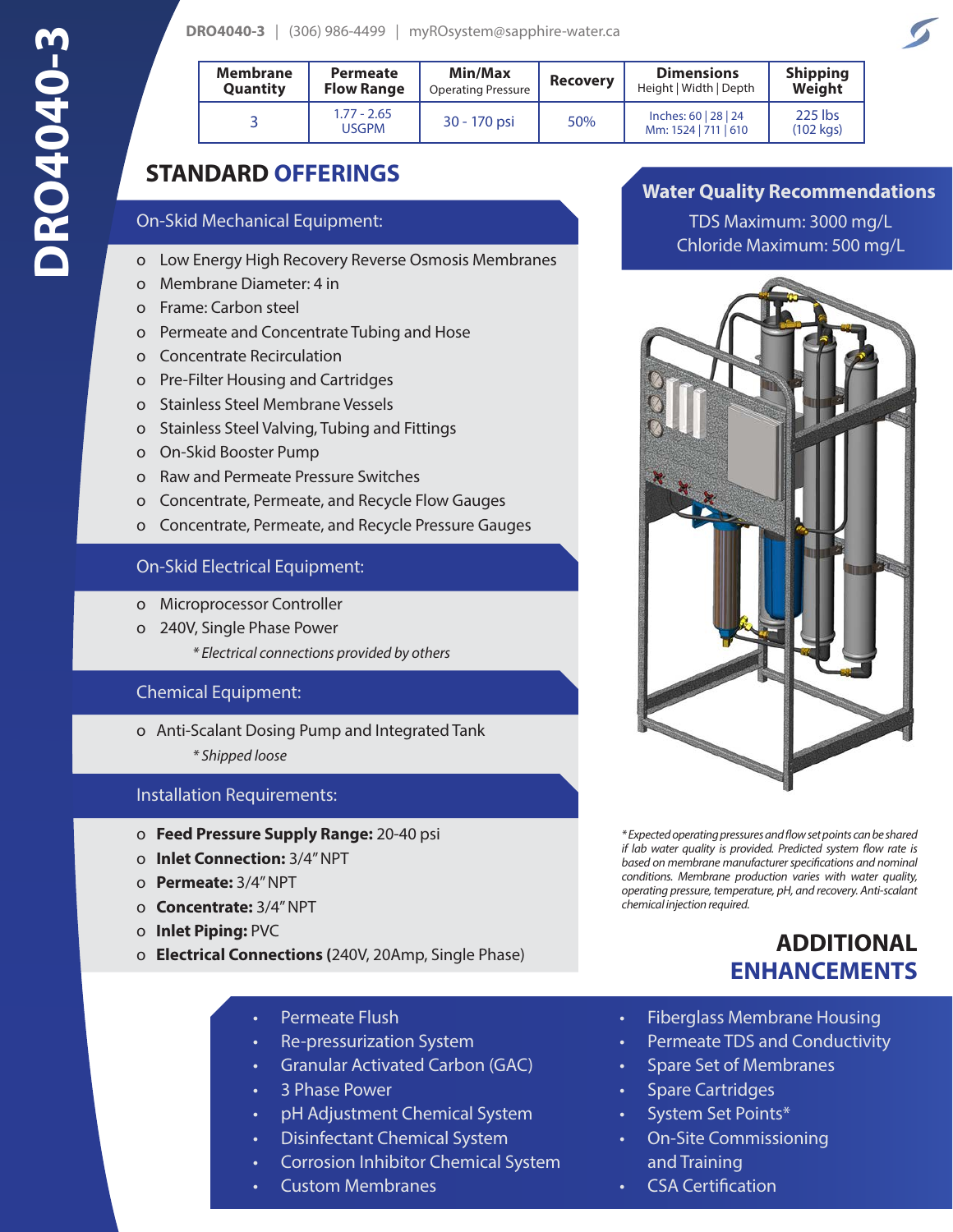| <b>Membrane</b> | <b>Permeate</b>               | Min/Max                   | <b>Recovery</b> | <b>Dimensions</b>                            | <b>Shipping</b>               |
|-----------------|-------------------------------|---------------------------|-----------------|----------------------------------------------|-------------------------------|
| Quantity        | <b>Flow Range</b>             | <b>Operating Pressure</b> |                 | Height   Width   Depth                       | Weight                        |
| 4               | $2.35 - 3.55$<br><b>USGPM</b> | 30 - 170 psi              | 50%             | Inches: 60   28   29<br>Mm: 1524   711   744 | 250 lbs<br>$(113 \text{ kg})$ |

**Water Quality Recommendations** TDS Maximum: 3000 mg/L Chloride Maximum: 500 mg/L



*\* Expected operating pressures and flow set points can be shared if lab water quality is provided. Predicted system flow rate is based on membrane manufacturer specifications and nominal conditions. Membrane production varies with water quality, operating pressure, temperature, pH, and recovery. Anti-scalant chemical injection required.* 

### **ADDITIONAL ENHANCEMENTS**

- Permeate Flush
- Re-pressurization System
- Granular Activated Carbon (GAC)
- 3 Phase Power
- pH Adjustment Chemical System
- Disinfectant Chemical System
- Corrosion Inhibitor Chemical System
- Custom Membranes

# **STANDARD OFFERINGS**

### On-Skid Mechanical Equipment:

- o Low Energy High Recovery Reverse Osmosis Membranes
- o Membrane Diameter: 4 in
- o Frame: Carbon steel
- o Permeate and Concentrate Tubing and Hose
- o Concentrate Recirculation
- o Pre-Filter Housing and Cartridges
- o Stainless Steel Membrane Vessels
- o Stainless Steel Valving, Tubing and Fittings
- o On-Skid Booster Pump
- o Raw and Permeate Pressure Switches
- o Concentrate, Permeate, and Recycle Flow Gauges
- o Concentrate, Permeate, and Recycle Pressure Gauges

### On-Skid Electrical Equipment:

- o Microprocessor Controller
- o 240V, Single Phase Power
	- *\* Electrical connections provided by others*

### Chemical Equipment:

o Anti-Scalant Dosing Pump and Integrated Tank

*\* Shipped loose*

### Installation Requirements:

- o **Feed Pressure Supply Range:** 20-40 psi
- o **Inlet Connection:** 3/4" NPT
- o **Permeate:** 3/4" NPT
- o **Concentrate:** 3/4" NPT
- o **Inlet Piping:** PVC
- o **Electrical Connections (**240V, 20Amp, Single Phase)
- Fiberglass Membrane Housing
- Permeate TDS and Conductivity
- Spare Set of Membranes
- Spare Cartridges
- System Set Points\*
- On-Site Commissioning and Training
- CSA Certification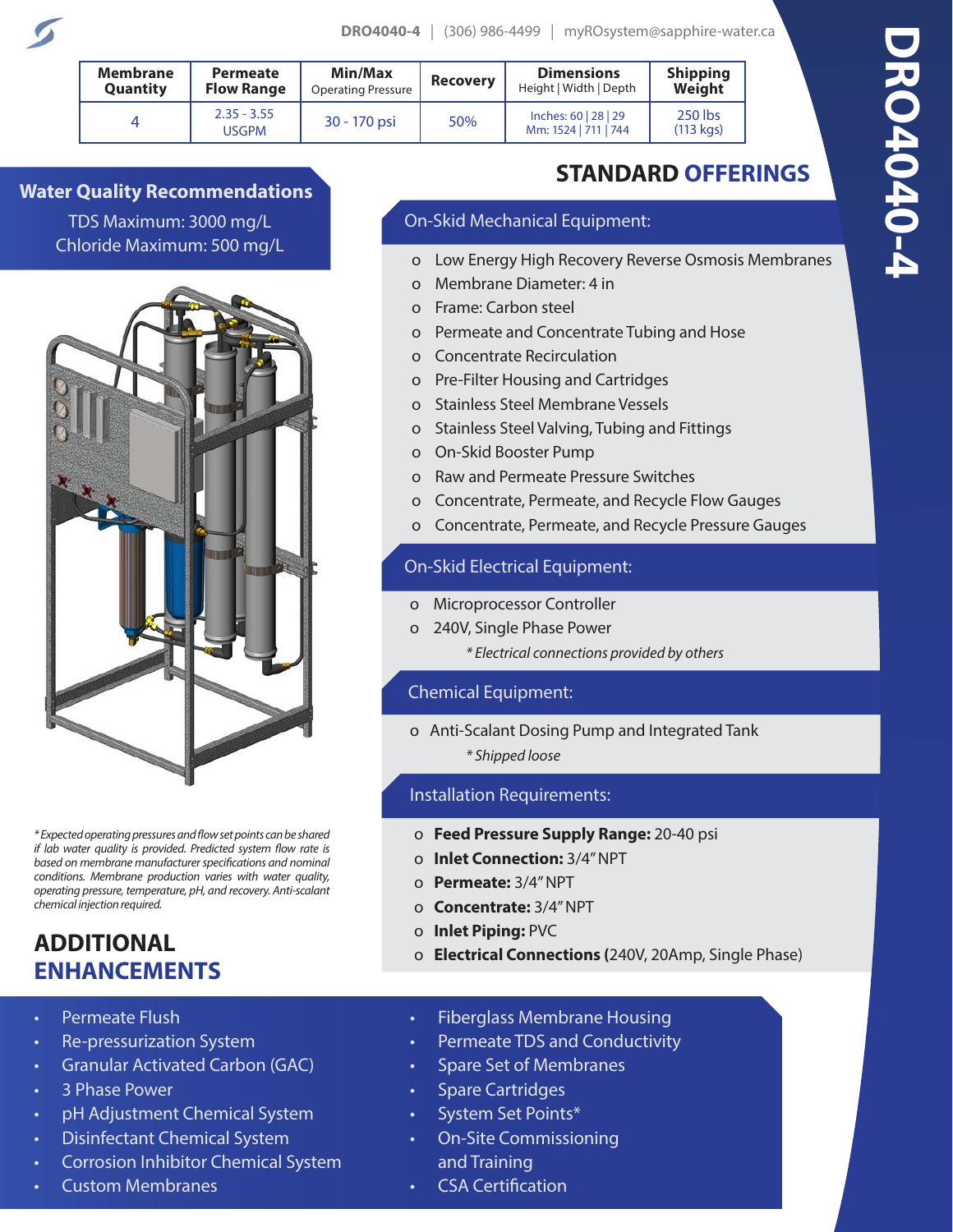| <b>DRO4040-5</b>   (306) 986-4499   myROsystem@sapphire-water.ca |  |  |
|------------------------------------------------------------------|--|--|
|------------------------------------------------------------------|--|--|

| <b>Membrane</b><br><b>Quantity</b> | <b>Permeate</b><br><b>Flow Range</b> | Min/Max<br><b>Operating Pressure</b> | <b>Recovery</b> | <b>Dimensions</b><br>Height   Width   Depth  | <b>Shipping</b><br>Weight     |
|------------------------------------|--------------------------------------|--------------------------------------|-----------------|----------------------------------------------|-------------------------------|
|                                    | $2.95 - 4.44$<br>USGPM               | 30 - 170 psi                         | 50%             | Inches: 60   28   29<br>Mm: 1524   711   744 | 275 lbs<br>$(125 \text{ kg})$ |

### **STANDARD OFFERINGS**

### On-Skid Mechanical Equipment:

- o Low Energy High Recovery Reverse Osmosis Membranes
- o Membrane Diameter: 4 in
- o Frame: Carbon steel
- o Permeate and Concentrate Tubing and Hose
- o Concentrate Recirculation
- o Pre-Filter Housing and Cartridges
- o Stainless Steel Membrane Vessels
- o Stainless Steel Valving, Tubing and Fittings
- o On-Skid Booster Pump
- o Raw and Permeate Pressure Switches
- o Concentrate, Permeate, and Recycle Flow Gauges
- o Concentrate, Permeate, and Recycle Pressure Gauges

### On-Skid Electrical Equipment:

- o Microprocessor Controller
- o 240V, Single Phase Power
	- *\* Electrical connections provided by others*

### Chemical Equipment:

- o Anti-Scalant Dosing Pump and Integrated Tank
	- *\* Shipped loose*

### Installation Requirements:

- o **Feed Pressure Supply Range:** 20-40 psi
- o **Inlet Connection:** 3/4" NPT
- o **Permeate:** 3/4" NPT
- o **Concentrate:** 3/4" NPT
- o **Inlet Piping:** PVC
- o **Electrical Connections (**240V, 20Amp, Single Phase)
	- Permeate Flush
	- Re-pressurization System
	- Granular Activated Carbon (GAC)
	- 3 Phase Power
	- pH Adjustment Chemical System
	- Disinfectant Chemical System
	- Corrosion Inhibitor Chemical System
	- Custom Membranes

### **Water Quality Recommendations**

TDS Maximum: 3000 mg/L Chloride Maximum: 500 mg/L



*\* Expected operating pressures and flow set points can be shared if lab water quality is provided. Predicted system flow rate is based on membrane manufacturer specifications and nominal conditions. Membrane production varies with water quality, operating pressure, temperature, pH, and recovery. Anti-scalant chemical injection required.* 

### **ADDITIONAL ENHANCEMENTS**

- Fiberglass Membrane Housing
- Permeate TDS and Conductivity
- Spare Set of Membranes
- Spare Cartridges
- System Set Points\*
- On-Site Commissioning and Training
- CSA Certification